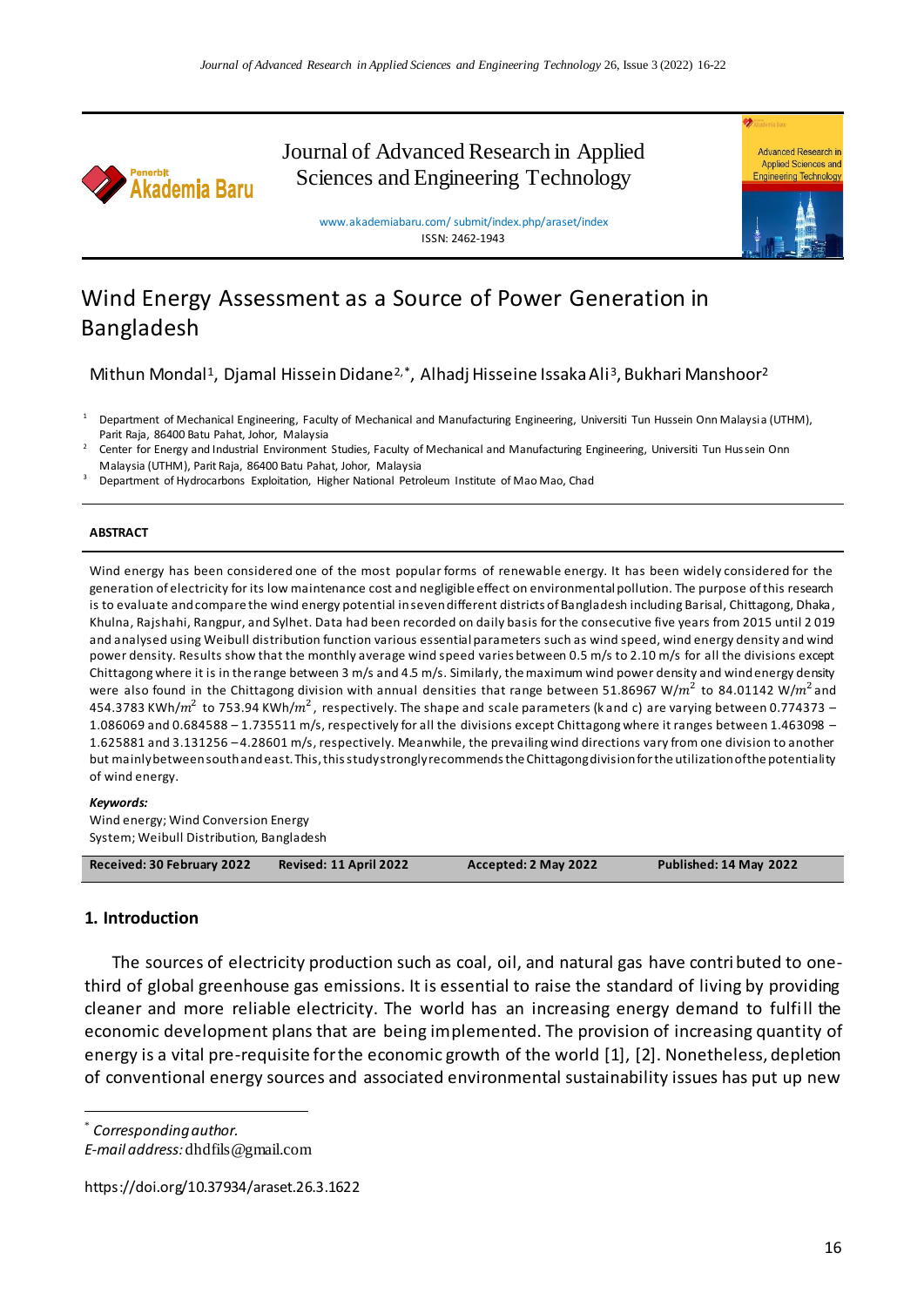

strategies for researchers and policymakers to explore and discover renewable energy sources such as solar, wind, geothermal, tidal, biogas, biofuels, etc. Among these, the usage of wind energy has become a promising resource due to its competitive nature as a clean, abundant, easily harvestable, inexhaustible, and affordable resource [3]–[6]. Certainly, irrespective of rampant irregularities existing in the global renewable energy market, overall installed capacity for wind power has rapidly increased over 104% during the last decade which is clearly indicative of an increasing role of wind power in fulfilling future energy demands. Recently, China and the USA upgraded their installed capacity within one year by 23.328 GW and 8.203 GW, respectively, meanwhile the global wind power installed capacity showed a remarkable rise of 12.5% during the same period [7].

In Bangladesh, power generation is mostly dependent on natural gas, around 76.74 % of electricity is being produced from gas reserve and this percentage of electricity generation uses 37% of total gas consumption, while demand for gas consumption is increasing by about 8% per year [8]. Bangladesh is still far behind its expected growth of renewable energy, i.e., target 1000-1200 MW to ensure the electrification for all [9]. According to Bhuiyan et al. [10], renewable energy is essential for economic growth, sustainable development of the country, and socio-economic development. Approximately 6% of power and energy belongs to renewable energy and the rest 94% are fromfossil fuels [11]. Musial & Ram [12] mentioned about the possible potential of solar photovoltaic and wind energy are estimated at 50174 MW and 4614 MW, respectively, while the potential of energy from biomass and small hydropower plants is estimated to be 566 MW and 125 MW respectively.

Bangladesh already sets its goal for renewable energy to reduce the carbon footprints on the environment by avoiding the emission of greenhouse gasses. Wind, solar and biomass can be targeted as the source of renewable energy. Hydropower does not have much potential since the height of the land from sea level does not vary largely throughout the country. Since the available land area is mostly used for agriculture, hence the production of biomass on a large scale is not possible. Solar energy has great potential and has had a successful rollout so far. Nonetheless, the main drawback of solar energy is that it is difficult to produce solar energy at large scal e due to its requirement of the huge area to install the PV-panels and hence, its use is limited mostly to the households of such areas where it is not possible to supply the grid power [13]. Therefore, like biomass energy, for solar energy also it is not possible to use the agricultural land in Bangladesh.

Wind energy is an interesting option as it needs significantly less space and can easily be combined with agriculture [14], [15]. The government of Bangladesh has set each year's targets for renewable energy development through several technologies from 2015 to 2021 and it is known as "RE Development Targets" that require an extra capacity of 3,100 MW renewable energy [13]. This increased capacity must be completed by 2021 and it is a challenge. Most of the new capacity should be provided by solar (1,676 MW, or 54 percent) and wind (1,370 MW, or 44 percent). However, if the data from 2016 to 2018 are analyzed, then it seems that it is tough to achieve the target for wind energy. Thus, from the existing literature it is clear that, wind farms in Bangladesh are still limited and the wind assessment for a longer duration is unavailable for specified heights. Therefore, this study will help to establish a clear map for suitable areas for wind farms.

### **2. Materials and Methods**

### *2.1 Wind Data and Site Description*

The wind data for this study were collected from the Bangladesh Meteorological Department and which is the national meteorological organization of Bangladesh. This data covers a wide range of five years (2015-2019) and has been reported on average every month, at a standard height of 10 m above ground level. These locations reflect distinct geographical and climatological conditions in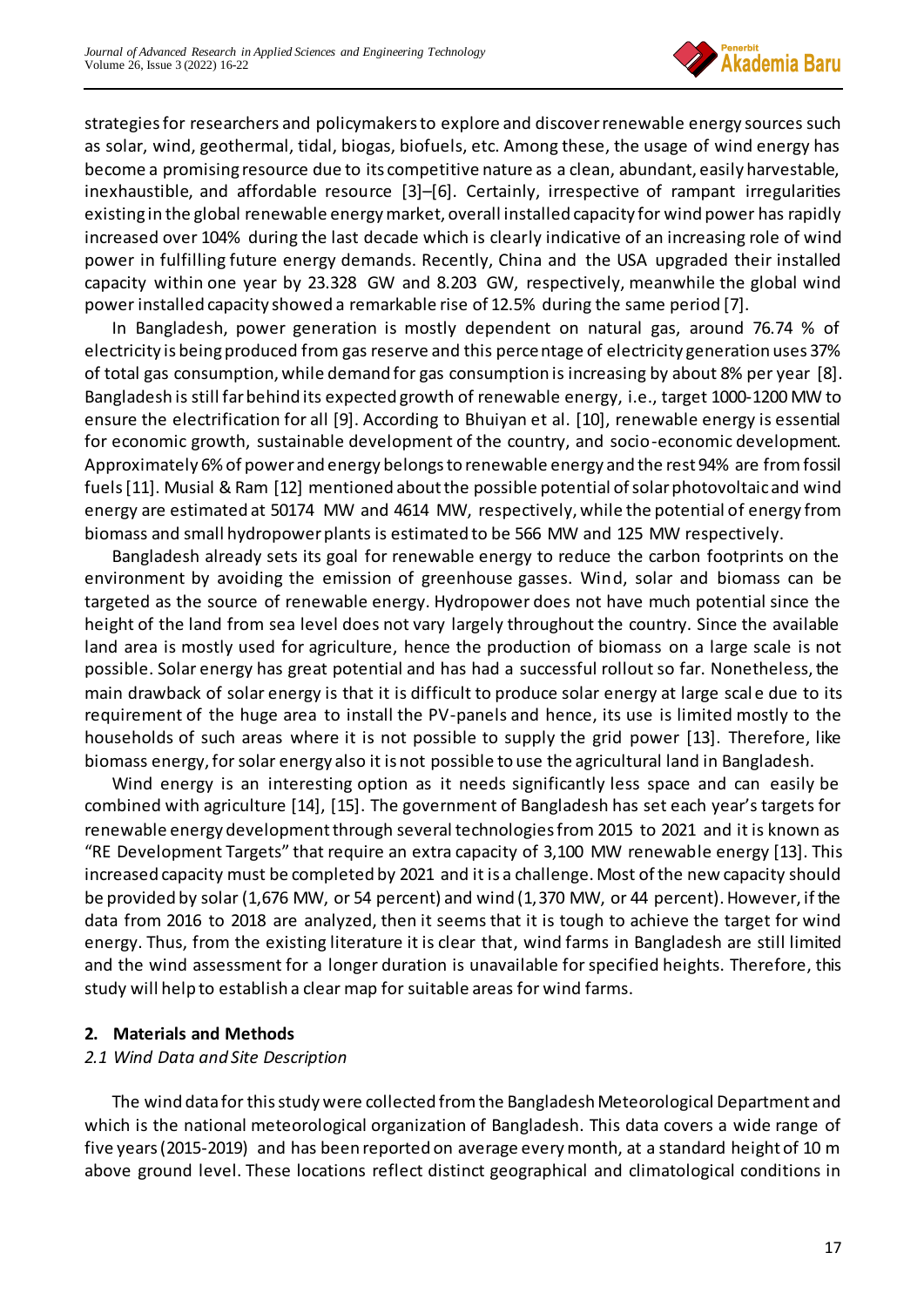

seven divisions, namely the divisions of Rajshahi and Rangpur in the north-western part of Bangladesh; the divisions of Chittagong and Sylhet in the south-eastern part of Bangladesh; and the divisions of Dhaka in the central part of Bangladesh; the divisions of Barisal and Khulna in the southwestern part of Bangladesh.

# *2.2 Weibull Distribution Function*

The characteristics of the wind speed and the wind power capacity of any given region can be calculated using several statistical methods, among which the Weibull distribution is the most commonly acceptable technique [16]–[19]. Therefore, to statistically analyze the meteorological data, the two-parameter Weibull distribution function, which is versatile, simple, and can show good agreement with the data observed was implemented in this work [20]–[22]. By applying this approach, the density of wind energy and the characteristics of wind speed can be effectively studied. In addition, this two-parameter Weibull distribution function is also used for the estimation of annual energy output in most commercially available applications[23], [24].

$$
f(v) = \left(\frac{k}{c}\right) \left(\frac{v}{c}\right)^{k-1} \exp\left[-\left(\frac{v}{E}\right)^k\right]_1
$$
 (1)

where V is the probability of observing the wind speed V.  $c$  is the Weibull scale parameter and  $k$  is the dimensionless Weibull shape parameter and they are given by [25] as follows:

$$
k = 0.83 \,\overline{V}^{0.5} \tag{2}
$$

$$
C = \frac{\overline{v}}{r\left(1 + \frac{1}{k}\right)}\tag{3}
$$

Γ is the gamma function and  $\bar{V}$  is the average wind speed and can be expressed as:

$$
\bar{V} = \frac{1}{n} \left[ \sum_{i=-1}^{n} v_i \right] \tag{4}
$$

The cumulative distribution, as given in the below equation, is the integral of the probability density function:

$$
F(v) = 1 - e^{-\left(\frac{v}{c}\right)^k} \tag{5}
$$

### **3. Results and Discussion**

### *3.1 Monthly Wind Speed Variation*

The monthly variations in mean wind speed are shown in Figure 2. It is observed that the values of the monthly average wind speed during the period of the study (five years), do not vary too much and it was almost in the range of 0.5 m/s to 2.10 m/s for all the divisions except Chittagong. The range of average wind speed for the Chittagong division was between 3 m/s and 4.5 m/s. The highest average wind speed for the Chittagong division was in April (4.5m/s) and the lowest was in October (2.5m/s). The average wind speed for the Sylhet division was nearly the same all over the year, only a bit higher in March and April than other months and it had the second-highest average wind speed compared to other divisions. November showed the lowest mean wind speed for Barisal and Khulna division of value 0.4 m/s. The analysis also reveals that the lowest and highest wind speeds were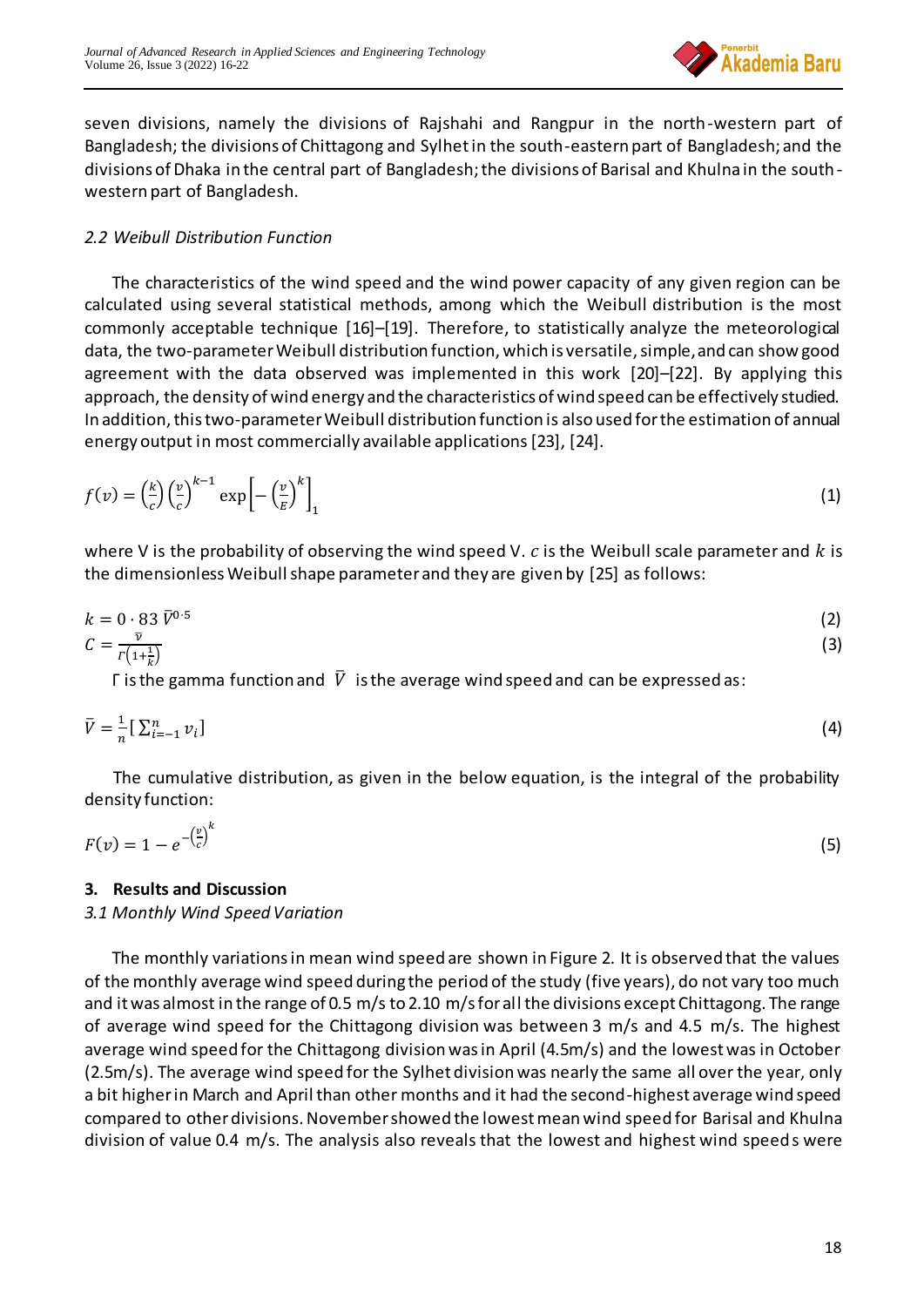

prevailed due to the dry winter and hot summer from October to February and March to June, respectively for the complete study period.

The highest mean speed of different divisions is not at the same time, even not in the same year. For example, the highest mean wind speed was observed in Barisal in May 2019 whereas the same in Chittagong was in April 2016. It is also evident from the five-year analysis that the range of the wind speed does not vary much for most of the divisions, except Chittagong which is 3.60 m/s to 5.70 m/s unlike others, i.e., 0.5 m/s to 2.10 m/s. The analysis also reveals that the lowest and highest wind speed prevailed due to the dry winter and hot summer from October to February and April to August, respectively for the complete study period.



**Fig. 2.** Monthly variation of wind speeds for all division

# *3.2 Wind Power Density*

The wind power density, wind energy density was also found at their high values for all the years in the Chittagong division and they are quite high than any other division of Bangladesh. Annual wind power density and wind energy density are ranged between 51.86967  $\,$  W/ $m^{2}$  to 84.01142  $\,$  W/ $m^{2}$ and 454.3783 KWh/ $m^2$  to 753.94 KWh/ $m^2$ . In April 2017, the wind power density was the highest during the studied period, as seen in Figure 3.



**Fig. 3.** Monthly variation of the wind power density in seven divisions of Bangladesh

### *3.3 Weibull parameters*

For all the stations under analysis, the monthly mean scale parameter c (m/s) and form parameter k (dimensionless) of the Weibull distribution have been calculated and they are tabulated in Table 2. For almost all the divisions, the monthly values of parameter k ranged between 0.27 and 1.18, with the exception of Chittagong, where it was between 1.28 and 1.73. This indicates that this division has high stability and high persistence compared to the others. The scale parameter  $c$ , which was slightly greater than the average wind speed, ranged from 0.54 to 2.18 m/s for nearly all the divisions and from 2.61 to 4.91m/s for the Chittagong division. The highest and lowest values of the dimensionless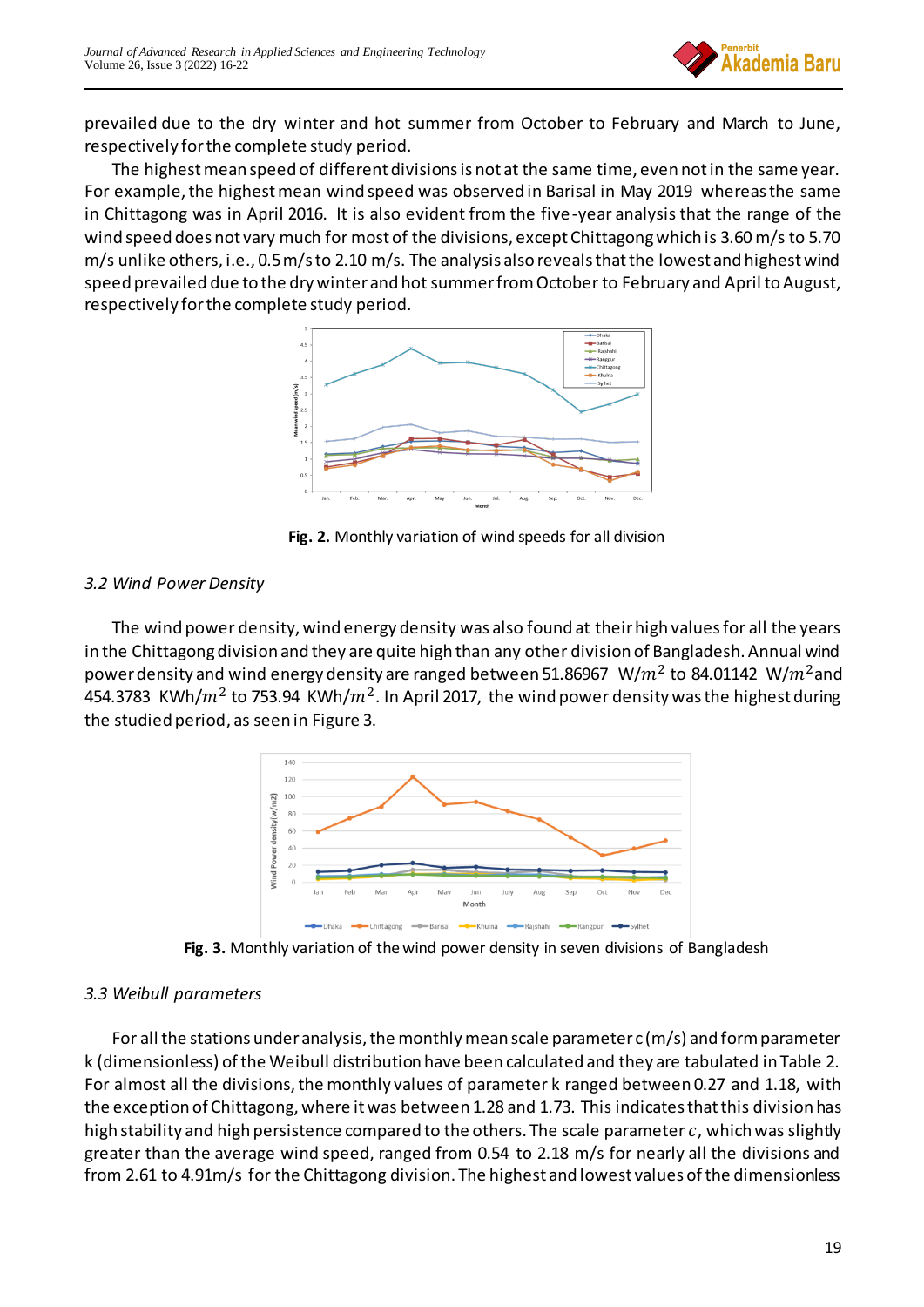

shape parameter  $k$  were observed as 1.73 and 0.27, respectively, at Chittagong and Barisal. This is because the Chittagong division is near the Bay of Bengal Sea with lots of open and flat areas and hence, these higher values of the scale parameter denote that these sites are windy.

|           | Param | Month |      |      |      |      |      |      |      |      |           |      |      |
|-----------|-------|-------|------|------|------|------|------|------|------|------|-----------|------|------|
| Division  | eter  | Jan   | Feb  | Mar  | Apr  | May  | June | July | Aug  | Sep  | Oct       | Nov  | Dec  |
| Barisal   | k     | 0.71  | 0.77 | 0.86 | 1.04 | 1.04 | 1.01 | 0.98 | 1.04 | 1.61 | 1.04      | 0.52 | 0.27 |
|           | с     | 0.62  | 0.78 | 1.02 | 1.65 | 1.65 | 1.50 | 1.41 | 1.61 | 1.11 | 0.67      | 0.44 | 0.54 |
| Chittagon | k     | 1.50  | 1.57 | 1.63 | 1.73 | 1.64 | 1.64 | 1.61 | 1.57 | 1.46 | 1.28      | 1.35 | 1.42 |
| g         | С     | 3.63  | 4.01 | 4.34 | 4.91 | 4.40 | 4.43 | 4.24 | 4.01 | 3.44 | 2.61      | 2.91 | 3.27 |
| Dhaka     | k     | 0.88  | 0.89 | 0.96 | 1.02 | 1.02 | 1.01 | 0.96 | 0.95 | 0.89 | 0.91      | 0.82 | 0.79 |
|           | с     | 1.07  | 1.11 | 1.35 | 1.54 | 1.56 | 1.52 | 1.36 | 1.31 | 1.13 | 1.19      | 0.92 | 0.86 |
| Khulna    | k     | 0.69  | 0.74 | 0.87 | 0.96 | 0.97 | 0.92 | 0.92 | 0.93 | 0.75 | 0.<br>.67 | 0.48 | 0.62 |
|           | с     | 0.55  | 0.69 | 1.03 | 1.32 | 1.37 | 1.23 | 1.19 | 1.23 | 0.69 | 0.54      | 0.16 | 0.47 |
| Rajshahi  | k     | 0.86  | 0.88 | 0.95 | 0.93 | 0.95 | 0.90 | 0.93 | 0.92 | 0.84 | 0.84      | 0.81 | 0.82 |
|           | с     | 1.02  | 1.06 | 1.28 | 1.23 | 1.30 | 1.13 | 1.22 | 1.21 | 0.96 | 0.94      | 0.85 | 0.89 |
| Rangpur   | k     | 0.79  | 0.82 | 0.90 | 0.93 | 0.90 | 0.88 | 0.88 | 0.86 | 0.83 | 0.83      | 0.81 | 0.76 |
|           | с     | 0.80  | 0.90 | 1.12 | 1.24 | 1.13 | 1.08 | 1.07 | 1.01 | 0.93 | 0.93      | 0.87 | 0.72 |
| Sylhet    | k     | 1.02  | 1.05 | 1.16 | 1.18 | 1.11 | 1.13 | 1.07 | 1.07 | 1.04 | 1.05      | 1.01 | 1.01 |
|           | с     | 1.54  | 1.65 | 2.07 | 2.18 | 1.86 | 1.94 | 1.74 | 1.71 | 1.63 | 1.64      | 1.50 | 1.48 |

#### **Table 2** Monthly Weibull parameters  $(k, c)$

## **4. Conclusion**

The Weibull distribution function was used in this study for statistical analysis to assess the potentiality of wind energy. Comparing the potential of wind energy in the seven divisions of Bangladesh, the objectives of this study were achieved through the analysis of the results. The results show that the monthly average wind speed during the five years of the study is in the range of 0.5 m/s to 2.10 m/s for all the divisions except Chittagong where it was between 3 m/s and 4.5 m/s. Accordingly, the wind power density and wind energy density were also found in the Chittagong division with annual values that ranged between 51.86967  $W/m^2$  to 84.01142  $W/m^2$ and 454.3783 KWh/ $m^2$  to 753.94 KWh/ $m^2$ , respectively. In terms of Weibull parameters, the shape and scale parameters (k and c) are varying between 0.774373 - 1.086069 and 0.684588 - 1.735511 m/s, respectively for all the divisions except Chittagong where it ranges between 1.463098 – 1.625881 and  $3.131256 - 4.28601$  m/s, respectively.

### **Acknowledgement**

The authors would like to acknowledge the financial support provided by the Universiti Tun Hussein Onn Malaysia through the H919 grant.

### **References**

- [1] Al-Ghriybah, M., Zulkafli, M. F., Didane, D. H., & Mohd, S. (2021). The effect of spacing between inner blades on the performance of the Savonius wind turbine. Sustainable Energy Technologies and Assessments, 43, 100988. <https://doi.org/10.1016/j.seta.2020.100988>
- [2] Al-Ghriybah, M., Zulkafli, M. F., Didane, D. H., & Mohd, S. (2019). Review of the recent power augmentation techniques for the Savonius wind turbines. Journal of Advanced Research in Fluid Mechanics and Thermal Sciences, 60(1), 71-84.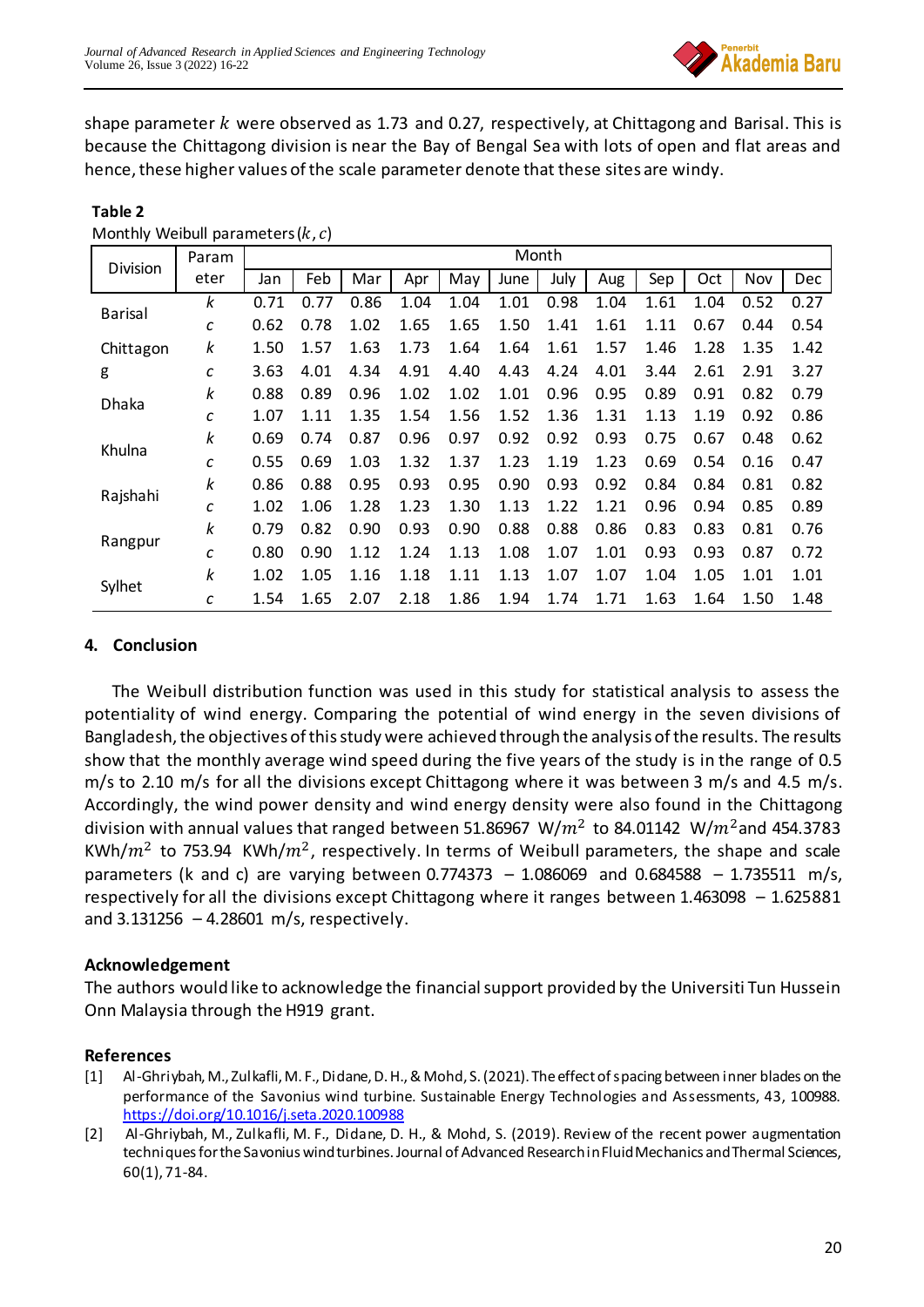

- [3] Didane, D. H., Anuar, M. A. Z. S., Batcha, M. F. M., Abdullah, K., Ali, M. F. M., & Mohammed, A. N. (2020). Simulation study on the performance of a counter-rotating savonius vertical axis wind turbine. CFD Letters, 12(4), 1-11. <https://doi.org/10.37934/cfdl.12.4.111>
- [4] Halmy, M. S. M., Didane, D. H., Afolabi, L. O., & Al-Alimi, S. (2021). Computational Fluid Dynamics (CFD) Study on the Effect of the Number of Blades on the Performance of Double-Stage Savonius Rotor. CFD Letters, 13(4), 1-10. <https://doi.org/10.37934/cfdl.13.4.110>
- [5] Didane, D. H., Maksud, S. M., Zulkafli, M. F., Rosly, N., Shamsudin, S. S., & Khalid, A. (2020). Performance investigation of a small Savonius-Darrius counter-rotating vertical-axis wind turbine. International Journal of Energy Research, 44(12), 9309-9316. <https://doi.org/10.1002/er.4874>
- [6] Loutun, M. J. T., Didane, D. H., Batcha, M. F. M., Abdullah, K., Ali, M. F. M., Mohammed, A. N., & Afolabi, L. O. (2021). 2D CFD Simulation Study on the Performance of Various NACA Airfoils. CFD Letters, 13(4), 38-50. <https://doi.org/10.37934/cfdl.13.4.3850>
- [7] G. W. E. Council, "GWEC global wind report," 2018. [Online]. Available: [www.gwec.net/wpcontent/uploads/vip/GWEC\\_PRstats2016\\_EN\\_WEB.pdf](http://www.gwec.net/wpcontent/uploads/vip/GWEC_PRstats2016_EN_WEB.pdf).
- [8] D. F. Khatun, "CPD‐CMI Research Colloquium, FDI in the Energy and Power Sector in Bangladesh: Revisiting Policies and Contribution." Dhaka, 2013.
- [9] Ahmed, F., Al Amin, A. Q., Hasanuzzaman, M., & Saidur, R. (2013). Alternative energy resources in Bangladesh and future prospect. Renewable and sustainable energy reviews, 25, 698-707. <https://doi.org/10.1016/j.rser.2013.05.008>
- [10] Bhuiyan, M. M. H., Asgar, M. A., Mazumder, R. K., & Hussain, M. (2000). Economic evaluation of a stand-alone residential photovoltaic power system in Bangladesh. Renewable energy, 21(3-4), 403-410. [https://doi.org/10.1016/S0960-1481\(00\)00041-0](https://doi.org/10.1016/S0960-1481(00)00041-0)
- [11] Sharif, I. (2016). Renewable energy development in Bangladesh, PPT Presentation on Executive Exchange on the use and integration of Renewable Energy in the Power Sector Madrid, Spain. *Spain, Available at http://sarienergy. org/oldsite/PageFiles/What\_We\_Do/activities/renewable\_spain\_oct\_2009/Presentations/Bangladesh\_Renewabl e\_Energy\_development. pdf, Accessed*, *18*.
- [12] Musial, W., & Ram, B. (2010). Large-scale offshore wind power in the United States: Assessment of opportunities and barriers (No. NREL/TP-500-40745). National Renewable Energy Lab.(NREL), Golden, CO (United States). <https://doi.org/10.2172/990101>
- [13] "Rijksdienst voor Ondernemend Nederland Wikipedia." https://www.rvo.nl/ (accessed Mar. 15, 2022).
- [14] Didane, D. H., Maksud, S. M., Zulkafli, M. F., Rosly, N., Shamsudin, S. S., & Khalid, A. (2019, June). Experimental Study on the Performance of a Savonius-Darrius Counter-Rotating Vertical Axis Wind Turbine. In IOP Conference Series: Earth and Environmental Science (Vol. 268, No. 1, p. 012060). IOP Publishing. <https://doi.org/10.1088/1755-1315/268/1/012060>
- [15] Al-Ghriybah, M., Zulkafli, M. F., Didane, D. H., & Mohd, S. (2020). Performance of the Savonius Wind Rotor with Two Inner Blades at Low Tip Speed Ratio. CFD Letters, 12(3), 11-21. <https://doi.org/10.37934/cfdl.12.3.1121>
- [16] Siti, M., Norizah, M., & Syafrudin, M. (2011). The evaluation of wind energy potential in Peninsular Malaysia. *International Journal*, *2*(4).
- [17] Al-Ghriybah, M., Zulkafli, M. F., Didane, D. H., & Mohd, S. (2019). Wind energy assessment for the capital city of Jordan, Amman. Journal of Applied Engineering Science, 17(3). <https://doi.org/10.5937/jaes17-20241>
- [18] Didane, D. H. (2018). Wind and solar assessment in the sahelian zone of chad. *International Journal of Integrated Engineering*, *10*(8). <https://doi.org/10.30880/ijie.2018.10.08.026>
- [19] Tchinda, R., & Kaptouom, E. (2003). Wind energy in Adamaoua and North Cameroon provinces. Energy Conversion and Management, 44(6), 845-857. [https://doi.org/10.1016/S0196-8904\(02\)00092-4](https://doi.org/10.1016/S0196-8904(02)00092-4)
- [20] Islam, M. R., Saidur, R., & Rahim, N. A. (2011). Assessment of wind energy potentiality at Kudat and Labuan, Malaysia using Weibull distribution function. Energy, 36(2), 985-992. <https://doi.org/10.1016/j.energy.2010.12.011>
- [21] Shata, A. A., & Hanitsch, R. (2006). Evaluation of wind energy potential and electricity generation on the coast of Mediterranean Sea in Egypt. Renewable energy, 31(8), 1183-1202. <https://doi.org/10.1016/j.renene.2005.06.015>
- [22] Keyhani, A., Ghasemi-Varnamkhasti, M., Khanali, M., & Abbaszadeh, R. (2010). An assessment of wind energy potential as a power generation source in the capital of Iran, Tehran. Energy, 35(1), 188-201. <https://doi.org/10.1016/j.energy.2009.09.009>
- [23] Celik, A. N. (2004). A statistical analysis of wind power density based on the Weibull and Rayleigh models at the southern region of Turkey. Renewable energy, 29(4), 593-604. <https://doi.org/10.1016/j.renene.2003.07.002>
- [24] Akpinar, E. K., & Akpinar, S. (2005). An assessment on seasonal analysis of wind energy characteristics and wind turbine characteristics. Energy conversion and management, 46(11-12), 1848-1867. <https://doi.org/10.1016/j.enconman.2004.08.012>